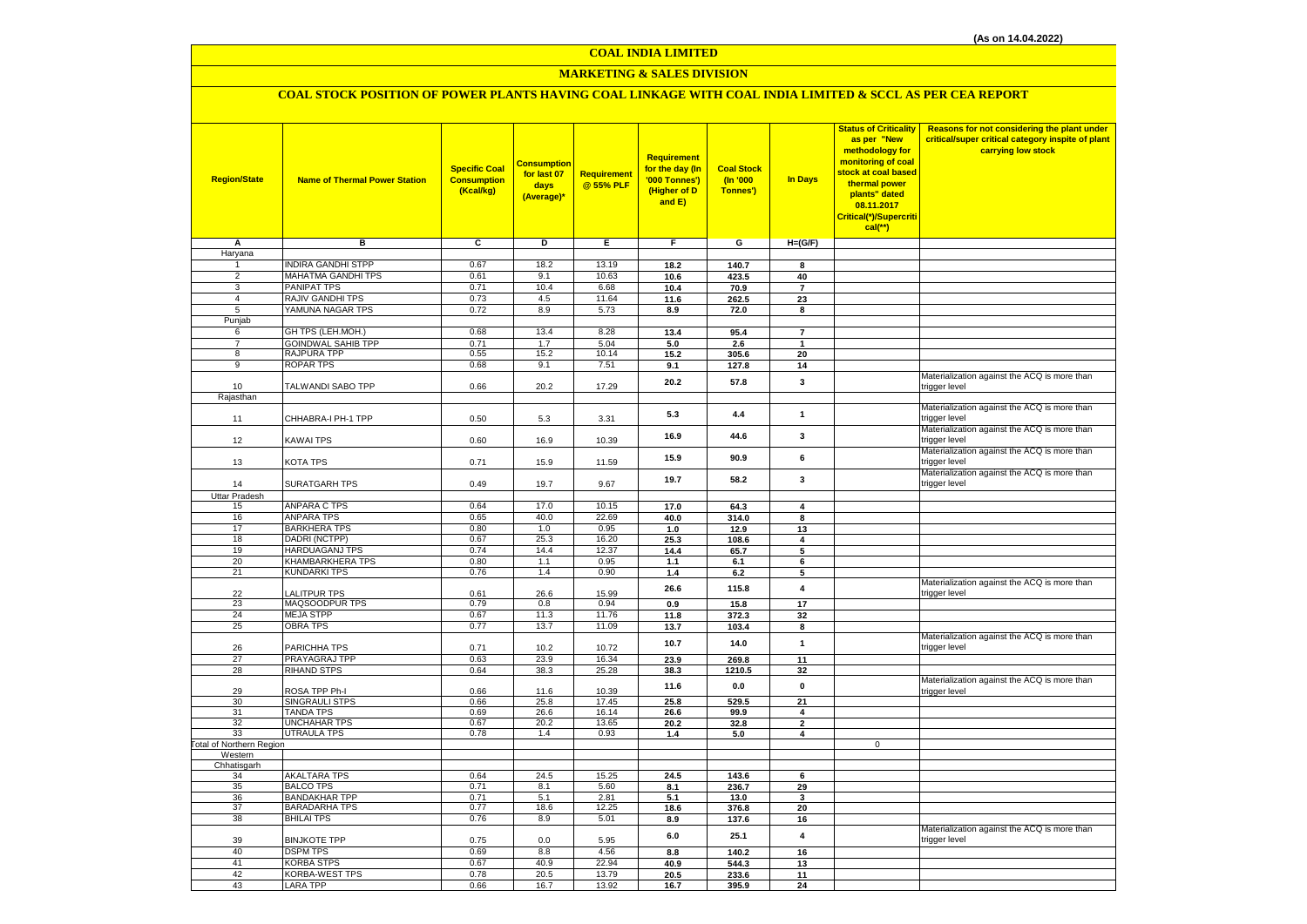### **MARKETING & SALES DIVISION**

### **COAL STOCK POSITION OF POWER PLANTS HAVING COAL LINKAGE WITH COAL INDIA LIMITED & SCCL AS PER CEA REPORT**

| <b>Region/State</b>                | <b>Name of Thermal Power Station</b>         | <b>Specific Coal</b><br><b>Consumption</b><br>(Kcal/kg) | <mark>Consumption</mark><br>for last 07<br>days<br>(Average)* | <b>Requirement</b><br>@ 55% PLF | <b>Requirement</b><br>for the day (In<br>'000 Tonnes')<br>(Higher of D<br>and E) | <b>Coal Stock</b><br>(In '000<br>Tonnes') | <b>In Days</b>          | <b>Status of Criticality</b><br>as per "New<br>methodology for<br>monitoring of coal<br>stock at coal based<br>thermal power<br>plants" dated<br>08.11.2017<br>Critical(*)/Supercriti<br>$cal$ (**) | Reasons for not considering the plant under<br>critical/super critical category inspite of plant<br>carrying low stock |
|------------------------------------|----------------------------------------------|---------------------------------------------------------|---------------------------------------------------------------|---------------------------------|----------------------------------------------------------------------------------|-------------------------------------------|-------------------------|-----------------------------------------------------------------------------------------------------------------------------------------------------------------------------------------------------|------------------------------------------------------------------------------------------------------------------------|
| Α                                  | в                                            | c                                                       | Þ                                                             | Е                               | F                                                                                | G                                         | $H=(G/F)$               |                                                                                                                                                                                                     |                                                                                                                        |
| 44                                 | <b>NAWAPARA TPP</b>                          | 0.79                                                    | 0.0                                                           | 6.28                            | 6.3                                                                              | 1.6                                       | 0                       |                                                                                                                                                                                                     | Materialization against the ACQ is more than                                                                           |
|                                    |                                              |                                                         |                                                               |                                 |                                                                                  |                                           |                         |                                                                                                                                                                                                     | trigger level                                                                                                          |
| 45                                 | <b>PATHADI TPP</b>                           | 0.65                                                    | 6.8                                                           | 5.18                            | 6.8                                                                              | 69.2                                      | 10                      |                                                                                                                                                                                                     |                                                                                                                        |
| 46                                 | SIPAT STPS                                   | 0.68                                                    | 28.6                                                          | 26.62                           | 28.6                                                                             | 586.6                                     | 20                      |                                                                                                                                                                                                     |                                                                                                                        |
| 47                                 | <b>TAMNAR TPP</b>                            | 0.84                                                    | 30.5                                                          | 26.52                           | 30.5                                                                             | 165.5                                     | 5                       |                                                                                                                                                                                                     | Materialization against the ACQ is more than<br>trigger level                                                          |
| 48                                 | <b>JCHPINDA TPP</b>                          | 0.75                                                    | 24.2                                                          | 14.22                           | 24.2                                                                             | 174.6                                     | $\overline{\mathbf{r}}$ |                                                                                                                                                                                                     | Materialization against the ACQ is more than<br>trigger level                                                          |
| Gujarat                            |                                              |                                                         |                                                               |                                 |                                                                                  |                                           |                         |                                                                                                                                                                                                     |                                                                                                                        |
|                                    |                                              |                                                         |                                                               |                                 | 9.7                                                                              | 97.1                                      | 10                      |                                                                                                                                                                                                     | Materialization against the ACQ is more than                                                                           |
| 49                                 | <b>GANDHI NAGAR TPS</b>                      | 0.69                                                    | 9.7                                                           | 5.71                            |                                                                                  |                                           |                         |                                                                                                                                                                                                     | trigger level                                                                                                          |
| 50                                 | SABARMATI (D-F STATIONS)                     | 0.57                                                    | 4.7                                                           | 2.74                            | 4.7                                                                              | 33.9                                      | #REF!                   |                                                                                                                                                                                                     | Materialization against the ACQ is more than                                                                           |
| 51                                 | UKAI TPS                                     | 0.67                                                    | 15.9                                                          | 9.85                            | 15.9                                                                             | 63.1                                      | $\overline{\mathbf{4}}$ |                                                                                                                                                                                                     | trigger level<br>Materialization against the ACQ is more than                                                          |
| 52                                 | <b>WANAKBORI TPS</b>                         | 0.67                                                    | 24.3                                                          | 20.22                           | 24.3                                                                             | 140.3                                     | 6                       |                                                                                                                                                                                                     | trigger level                                                                                                          |
| Madhya Pradesh                     | AMARKANTAK EXT TPS                           | 0.65                                                    | 3.1                                                           | 1.80                            |                                                                                  |                                           |                         |                                                                                                                                                                                                     |                                                                                                                        |
| 53<br>54                           | <b>ANUPPUR TPP</b>                           | 0.65                                                    | 16.3                                                          | 10.31                           | 3.1<br>16.3                                                                      | 47.1<br>335.0                             | 15<br>21                |                                                                                                                                                                                                     |                                                                                                                        |
| 55                                 | <b>BINA TPS</b>                              | 0.74                                                    | 5.3                                                           | 4.88                            | 5.3                                                                              | 34.7                                      | $\overline{7}$          |                                                                                                                                                                                                     |                                                                                                                        |
| 56                                 | GADARWARA TPP                                | 0.66                                                    | 16.7                                                          | 13.93                           | 16.7                                                                             | 68.7                                      | $\overline{\mathbf{4}}$ |                                                                                                                                                                                                     | Materialization against the ACQ is more than<br>trigger level                                                          |
| 57                                 | KHARGONE STPP                                | 0.60                                                    | 10.0                                                          | 10.45                           | 10.4                                                                             | 197.6                                     | 19                      |                                                                                                                                                                                                     | Materialization against the ACQ is more than<br>trigger level                                                          |
| 58                                 | SANJAY GANDHI TPS                            | 0.82                                                    | 15.0                                                          | 14.57                           | 15.0                                                                             | 33.2                                      | $\overline{\mathbf{2}}$ |                                                                                                                                                                                                     | Non payment of dues                                                                                                    |
| 59                                 | SATPURA TPS                                  | 0.67                                                    | 7.6                                                           | 11.79                           | 11.8                                                                             | 43.8                                      | 4                       |                                                                                                                                                                                                     | Non Payment of Dues                                                                                                    |
| 60                                 | <b>SEIONI TPP</b>                            | 0.64                                                    | 9.4                                                           | 5.06                            | 9.4                                                                              | 70.7                                      | $\overline{\mathbf{r}}$ |                                                                                                                                                                                                     |                                                                                                                        |
| 61<br>62                           | SHREE SINGAJI TPP<br><b>VINDHYACHAL STPS</b> | 0.71<br>0.69                                            | 27.6<br>62.5                                                  | 23.50<br>43.60                  | 27.6<br>62.5                                                                     | 136.0<br>1612.1                           | 5<br>26                 |                                                                                                                                                                                                     | Non Payment of Dues                                                                                                    |
| Maharashtra                        |                                              |                                                         |                                                               |                                 |                                                                                  |                                           |                         |                                                                                                                                                                                                     |                                                                                                                        |
|                                    |                                              |                                                         |                                                               |                                 | 19.5                                                                             | 72.5                                      | $\overline{\mathbf{4}}$ |                                                                                                                                                                                                     | Materialization against the ACQ is more than                                                                           |
| 63                                 | AMRAVATI TPS                                 | 0.62                                                    | 19.5                                                          | 11.07                           |                                                                                  |                                           |                         |                                                                                                                                                                                                     | trigger level                                                                                                          |
| 64<br>65                           | <b>BHUSAWAL TPS</b><br><b>BUTIBORI TPP</b>   | 0.72<br>0.67                                            | 17.2<br>0.0                                                   | 11.44<br>5.31                   | 17.2                                                                             | 21.9                                      | $\mathbf{1}$            |                                                                                                                                                                                                     | Non payment of dues                                                                                                    |
| 66                                 | CHANDRAPUR(MAHARASHTRA) STPS                 | 0.78                                                    | 41.8                                                          | 30.17                           | 5.3<br>41.8                                                                      | 59.7<br>308.4                             | 11<br>$\overline{7}$    |                                                                                                                                                                                                     | Non payment of dues                                                                                                    |
|                                    |                                              |                                                         |                                                               |                                 |                                                                                  |                                           |                         |                                                                                                                                                                                                     | Materialization against the ACQ is more than                                                                           |
| 67                                 | DAHANU TPS                                   | 0.62                                                    | 6.1                                                           | 4.09                            | 6.1                                                                              | 3.9                                       | $\mathbf{1}$            |                                                                                                                                                                                                     | trigger level                                                                                                          |
| 68                                 | DHARIWAL TPP                                 | 0.67                                                    | 8.4                                                           | 5.34                            | 8.4                                                                              | 76.4                                      | 9                       |                                                                                                                                                                                                     | Materialization against the ACQ is more than<br>trigger level                                                          |
| 69                                 | <b>GMR WARORA TPS</b>                        | 0.67                                                    | 6.7                                                           | 5.29                            | 6.7                                                                              | 40.8                                      | 6                       |                                                                                                                                                                                                     | Materialization against the ACQ is more than<br>trigger level                                                          |
| 70                                 | KHAPARKHEDA TPS                              | 0.89                                                    | 21.1                                                          | 15.72<br>22.08                  | 21.1                                                                             | 126.4                                     | 6                       |                                                                                                                                                                                                     | Non payment of dues                                                                                                    |
| 71<br>72                           | KORADI TPS<br><b>MAUDA TPS</b>               | 0.76<br>0.70                                            | 22.6<br>30.1                                                  | 21.29                           | 22.6<br>30.1                                                                     | 76.7<br>70.9                              | 3<br>$\mathbf{2}$       |                                                                                                                                                                                                     |                                                                                                                        |
| 73                                 | <b>NASIK TPS</b>                             | 0.81                                                    | 6.8                                                           | 6.72                            | 6.8                                                                              | 17.6                                      | 3                       |                                                                                                                                                                                                     | Non payment of dues                                                                                                    |
| 74                                 | <b>PARAS TPS</b>                             | 0.74                                                    | 7.6                                                           | 4.90                            | 7.6                                                                              | 41.7                                      | 5                       |                                                                                                                                                                                                     | Non payment of dues                                                                                                    |
| 75                                 | <b>PARLITPS</b>                              | 0.67                                                    | 7.9                                                           | 6.65                            | 7.9                                                                              | 23.5                                      | 3                       |                                                                                                                                                                                                     | Non payment of dues                                                                                                    |
| 76                                 | <b>SOLAPUR STPS</b>                          | 0.56                                                    | 8.4                                                           | 9.73                            | 9.7                                                                              | 22.7                                      | $\overline{2}$          |                                                                                                                                                                                                     | Materialization against the ACQ is more than<br>trigger level                                                          |
| 77                                 | <b>TIRORA TPS</b>                            | 0.66                                                    | 47.8                                                          | 28.73                           | 47.8                                                                             | 206.9                                     | $\overline{\mathbf{4}}$ |                                                                                                                                                                                                     | Materialization against the ACQ is more than<br>trigger level                                                          |
| 78                                 | WARDHA WARORA TPP                            | 0.66                                                    | 5.6                                                           | 4.71                            | 5.6                                                                              | 131.8                                     | 24                      |                                                                                                                                                                                                     |                                                                                                                        |
| otal of Western Region<br>Southern |                                              |                                                         |                                                               |                                 |                                                                                  |                                           |                         | $\mathbf 0$                                                                                                                                                                                         |                                                                                                                        |
| Andhra Pradesh                     |                                              |                                                         |                                                               |                                 |                                                                                  |                                           |                         |                                                                                                                                                                                                     |                                                                                                                        |
| 79                                 | DAMODARAM SANJEEVAIAH TPS                    | 0.66                                                    | 11.5                                                          | 13.85                           | 13.8                                                                             | 78.6                                      | 6                       |                                                                                                                                                                                                     | Materialization against the ACQ is more than<br>trigger level                                                          |
| 80                                 | Dr. N.TATA RAO TPS                           | 0.77                                                    | 30.3                                                          | 17.90                           | 30.3                                                                             | 51.6                                      | $\mathbf{2}$            |                                                                                                                                                                                                     | Materialization against the ACQ is more than<br>trigger level                                                          |
| 81                                 | PAINAMPURAM TPP                              | 0.59                                                    | 18.6                                                          | 10.21                           | 18.6                                                                             | 145.4                                     | 8                       |                                                                                                                                                                                                     |                                                                                                                        |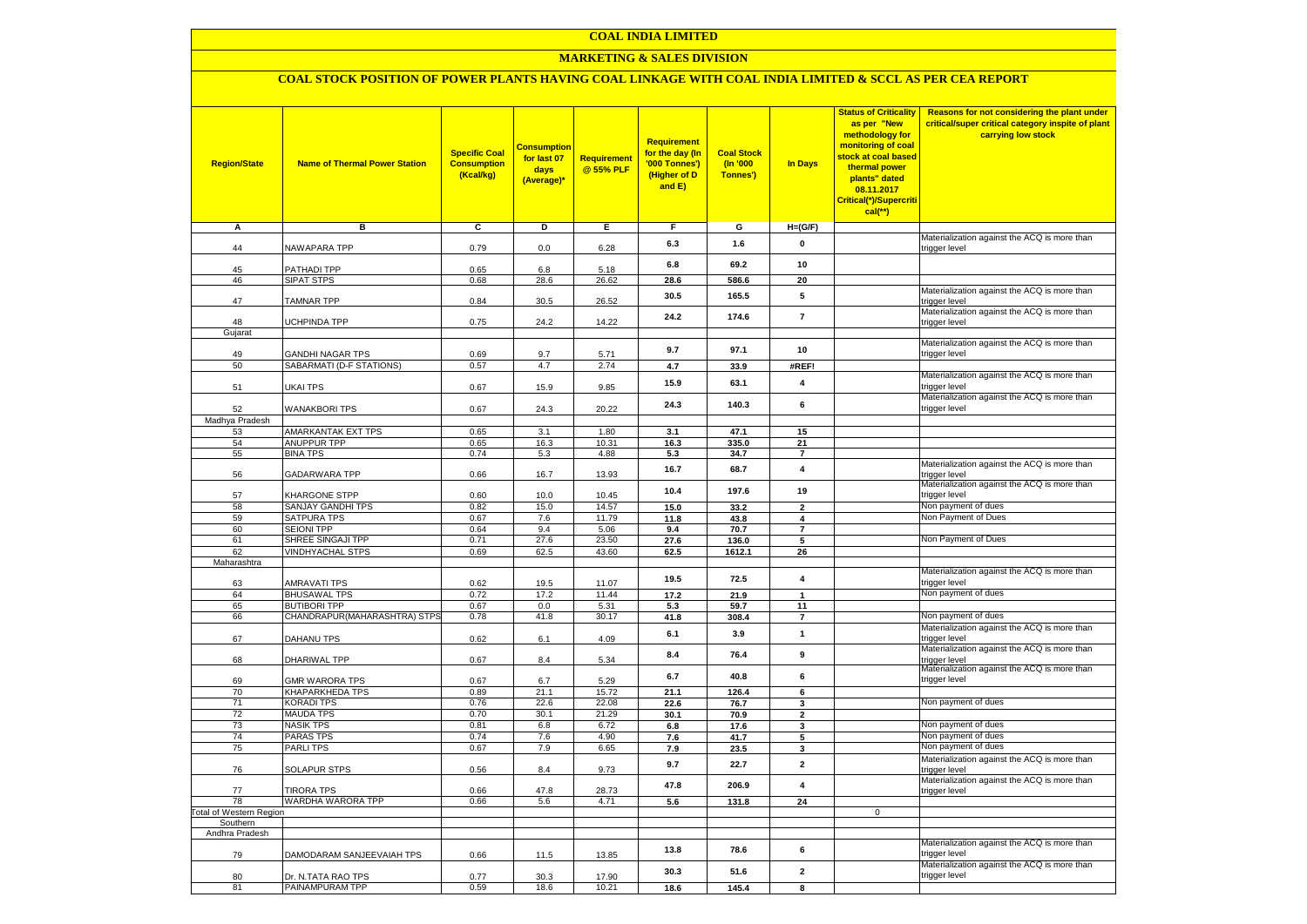### **MARKETING & SALES DIVISION**

# **COAL STOCK POSITION OF POWER PLANTS HAVING COAL LINKAGE WITH COAL INDIA LIMITED & SCCL AS PER CEA REPORT**

| <b>Region/State</b>             | <b>Name of Thermal Power Station</b>                | <b>Specific Coal</b><br><b>Consumption</b><br>(Kcal/kg) | <b>Consumption</b><br>for last 07<br>days<br>(Average)* | <b>Requirement</b><br>@ 55% PLF | <b>Requirement</b><br>for the day (In<br>'000 Tonnes')<br>(Higher of D<br>and E) | <b>Coal Stock</b><br>$($ ln '000<br>Tonnes') | In Days                 | <b>Status of Criticality</b><br>as per "New<br>methodology for<br>monitoring of coal<br>stock at coal based<br>thermal power<br>plants" dated<br>08.11.2017<br>Critical(*)/Supercriti<br>$cal$ (**) | Reasons for not considering the plant under<br>critical/super critical category inspite of plant<br>carrying low stock |
|---------------------------------|-----------------------------------------------------|---------------------------------------------------------|---------------------------------------------------------|---------------------------------|----------------------------------------------------------------------------------|----------------------------------------------|-------------------------|-----------------------------------------------------------------------------------------------------------------------------------------------------------------------------------------------------|------------------------------------------------------------------------------------------------------------------------|
| A                               | в                                                   | c                                                       | D                                                       | Е                               | F.                                                                               | G                                            | $H=(G/F)$               |                                                                                                                                                                                                     |                                                                                                                        |
| 82                              | RAYALASEEMA TPS                                     | 0.76                                                    | 20.2                                                    | 16.60                           | 20.2                                                                             | 34.7                                         | $\mathbf{2}$            |                                                                                                                                                                                                     | Materialization against the ACQ is more than                                                                           |
| 83                              | SIMHADRI                                            | 0.78                                                    | 32.8                                                    | 20.54                           | 32.8                                                                             | 190.2                                        | 6                       |                                                                                                                                                                                                     | trigger level                                                                                                          |
|                                 |                                                     |                                                         |                                                         |                                 |                                                                                  |                                              |                         |                                                                                                                                                                                                     | Materialization against the ACQ is more than                                                                           |
| 84                              | <b>SGPL TPP</b>                                     | 0.53                                                    | 17.6                                                    | 9.26                            | 17.6                                                                             | 17.8                                         | $\mathbf{1}$            |                                                                                                                                                                                                     | trigger level                                                                                                          |
| 85                              | <b>VIZAG TPP</b>                                    | 0.67                                                    | 6.8                                                     | 9.20                            | 9.2                                                                              | 35.1                                         | $\overline{\mathbf{4}}$ |                                                                                                                                                                                                     |                                                                                                                        |
| Karnataka                       |                                                     |                                                         |                                                         |                                 |                                                                                  |                                              |                         |                                                                                                                                                                                                     |                                                                                                                        |
| 86                              | <b>BELLARY TPS</b>                                  | 0.63                                                    | 12.6                                                    | 14.23                           | 14.2                                                                             | 43.5                                         | 3                       |                                                                                                                                                                                                     | Materialization against the ACQ is more than<br>trigger level                                                          |
| 87                              | KUDGI STPP                                          | 0.63                                                    | 20.8                                                    | 19.90                           | 20.8                                                                             | 70.0                                         | 3                       |                                                                                                                                                                                                     | Materialization against the ACQ is more than<br>trigger level                                                          |
| 88                              | <b>RAICHUR TPS</b>                                  | 0.66                                                    | 18.3                                                    | 14.98                           | 18.3                                                                             | 30.8                                         | $\overline{2}$          |                                                                                                                                                                                                     | Materialization against the ACQ is more than<br>trigger level                                                          |
|                                 |                                                     |                                                         |                                                         |                                 | 14.6                                                                             | 32.0                                         | $\overline{2}$          |                                                                                                                                                                                                     | Materialization against the ACQ is more than                                                                           |
| 89<br><b>Tamil Nadu</b>         | <b>YERMARUS TPP</b>                                 | 0.62                                                    | 14.6                                                    | 13.09                           |                                                                                  |                                              |                         |                                                                                                                                                                                                     | trigger level                                                                                                          |
|                                 |                                                     |                                                         |                                                         |                                 |                                                                                  |                                              |                         |                                                                                                                                                                                                     | Materialization against the ACQ is more than                                                                           |
| 90                              | <b>METTUR TPS</b>                                   | 0.81                                                    | 13.2                                                    | 8.98                            | 13.2                                                                             | 3.7                                          | $\mathbf 0$             |                                                                                                                                                                                                     | trigger level                                                                                                          |
| 91                              | METTUR TPS - II                                     | 0.78                                                    | 7.7                                                     | 6.16                            | 7.7                                                                              | 15.4                                         | $\mathbf{2}$            |                                                                                                                                                                                                     | Materialization against the ACQ is more than<br>trigger level                                                          |
|                                 |                                                     |                                                         |                                                         |                                 | 31.8                                                                             | 72.0                                         | $\mathbf{2}$            |                                                                                                                                                                                                     | Materialization against the ACQ is more than<br>trigger level                                                          |
| 92                              | <b>VORTH CHENNAI TPS</b>                            | 0.82                                                    | 31.8                                                    | 19.78                           |                                                                                  |                                              |                         |                                                                                                                                                                                                     | Materialization against the ACQ is more than                                                                           |
| 93                              | <b>TUTICORIN TPS</b>                                | 0.96                                                    | 8.9                                                     | 13.31                           | 13.3                                                                             | 31.9                                         | $\mathbf{2}$            |                                                                                                                                                                                                     | trigger level                                                                                                          |
| 94                              | <b>VALLUR TPP</b>                                   | 0.72                                                    | 24.4                                                    | 14.26                           | 24.4                                                                             | 120.7                                        | $5\overline{)}$         |                                                                                                                                                                                                     |                                                                                                                        |
| Telangana                       |                                                     |                                                         |                                                         |                                 |                                                                                  |                                              |                         |                                                                                                                                                                                                     |                                                                                                                        |
| 95                              | <b>BHADRADRI TPP</b>                                | 0.69                                                    | 13.3                                                    | 9.83                            | 13.3                                                                             | 72.4                                         | 5                       |                                                                                                                                                                                                     |                                                                                                                        |
| 96<br>97                        | KAKATIYA TPS<br>KOTHAGUDEM TPS (NEW)                | 0.57<br>0.64                                            | 11.4<br>13.6                                            | 8.33<br>8.46                    | 11.4<br>13.6                                                                     | 134.1<br>101.3                               | 12<br>$\overline{7}$    |                                                                                                                                                                                                     |                                                                                                                        |
| 98                              | KOTHAGUDEM TPS (STAGE-7)                            | 0.50                                                    | 9.4                                                     | 5.23                            | 9.4                                                                              | 54.0                                         | 6                       |                                                                                                                                                                                                     |                                                                                                                        |
| 99                              | <b>RAMAGUNDEM STPS</b>                              | 0.62                                                    | 32.6                                                    | 21.33                           | 32.6                                                                             | 208.9                                        | 6                       |                                                                                                                                                                                                     |                                                                                                                        |
| 100                             | <b>RAMAGUNDEM-B TPS</b>                             | 0.77                                                    | 0.6                                                     | 0.64                            | 0.6                                                                              | 11.4                                         | 18                      |                                                                                                                                                                                                     |                                                                                                                        |
| 101                             | <b>SINGARENI TPP</b>                                | 0.58                                                    | 16.6                                                    | 9.12                            | 16.6                                                                             | 127.9                                        | 8                       |                                                                                                                                                                                                     |                                                                                                                        |
| <b>Fotal of Southern Region</b> |                                                     |                                                         |                                                         |                                 |                                                                                  |                                              |                         | $\mathbf 0$                                                                                                                                                                                         |                                                                                                                        |
| Eastern<br>Bihar                |                                                     |                                                         |                                                         |                                 |                                                                                  |                                              |                         |                                                                                                                                                                                                     |                                                                                                                        |
| 102                             | <b>BARAUNI TPS</b>                                  | 0.63                                                    | 5.7                                                     | 5.90                            | 5.9                                                                              | 119.7                                        | 20                      |                                                                                                                                                                                                     |                                                                                                                        |
| 103                             | <b>BARHI</b>                                        | 0.67                                                    | 8.8                                                     | 5.84                            | 8.8                                                                              | 116.5                                        | 13                      |                                                                                                                                                                                                     |                                                                                                                        |
| 104                             | <b>BARH II</b>                                      | 0.67                                                    | 17.5                                                    | 11.67                           | 17.5                                                                             | 233.1                                        | 13                      |                                                                                                                                                                                                     |                                                                                                                        |
| 105                             | KAHALGAON TPS                                       | 0.80                                                    | 33.6                                                    | 24.62                           | 33.6                                                                             | 211.1                                        | 6                       |                                                                                                                                                                                                     | Materialization against the ACQ is more than<br>trigger level                                                          |
| 106                             | MUZAFFARPUR TPS                                     | 0.77                                                    | 4.5                                                     | 3.95                            | 4.5                                                                              | 82.0                                         | 18                      |                                                                                                                                                                                                     | Materialization against the ACQ is more than<br>trigger level                                                          |
| 107                             | <b>NABINAGAR STPP</b>                               | 0.58                                                    | 18.5                                                    | 10.14                           | 18.5                                                                             | 252.2                                        | 14                      |                                                                                                                                                                                                     |                                                                                                                        |
| 108                             | <b>NABINAGAR TPP</b>                                | 0.69                                                    | 15.8                                                    | 9.06                            | 15.8                                                                             | 73.3                                         | 5                       |                                                                                                                                                                                                     |                                                                                                                        |
| Jharkhand                       |                                                     |                                                         |                                                         |                                 |                                                                                  |                                              |                         |                                                                                                                                                                                                     |                                                                                                                        |
| 109                             | BOKARO TPS `A` EXP                                  | 0.57                                                    | 5.1                                                     | 3.78                            | 5.1                                                                              | 235.6                                        | 46                      |                                                                                                                                                                                                     |                                                                                                                        |
| 110<br>111                      | CHANDRAPURA(DVC) TPS<br><b>JOJOBERA TPS</b>         | 0.61<br>0.69                                            | 7.4<br>3.3                                              | 4.06<br>2.18                    | 7.4<br>3.3                                                                       | 152.4<br>55.8                                | 21<br>17                |                                                                                                                                                                                                     |                                                                                                                        |
| 112                             | KODARMA TPP                                         | 0.62                                                    | 11.2                                                    | 8.23                            | 11.2                                                                             | 161.0                                        | 14                      |                                                                                                                                                                                                     |                                                                                                                        |
|                                 |                                                     |                                                         |                                                         |                                 | 5.8                                                                              | 36.1                                         | 6                       |                                                                                                                                                                                                     | Materialization against the ACQ is more than                                                                           |
| 113<br>114                      | <b>MAHADEV PRASAD STPP</b><br><b>MAITHON RB TPP</b> | 0.70<br>0.64                                            | 5.8<br>14.3                                             | 5.01<br>8.89                    | 14.3                                                                             | 267.5                                        | 19                      |                                                                                                                                                                                                     | trigger level                                                                                                          |
|                                 |                                                     |                                                         |                                                         |                                 | 5.1                                                                              | 39.7                                         | 8                       |                                                                                                                                                                                                     | Materialization against the ACQ is more than<br>trigger level                                                          |
| 115<br>Odisha                   | <b>TENUGHAT TPS</b>                                 | 0.75                                                    | 5.1                                                     | 4.16                            |                                                                                  |                                              |                         |                                                                                                                                                                                                     |                                                                                                                        |
| 116                             | <b>DARLIPALI STPS</b>                               | 0.71                                                    | 26.8                                                    | 14.95                           | 26.8                                                                             | 360.0                                        | 13                      |                                                                                                                                                                                                     |                                                                                                                        |
| 117                             | <b>DERANG TPP</b>                                   | 0.70                                                    | 17.5                                                    | 11.10                           | 17.5                                                                             | 1218.1                                       | 70                      |                                                                                                                                                                                                     |                                                                                                                        |
| 118                             | <b>IB VALLEY TPS</b>                                | 0.83                                                    | 17.8                                                    | 19.16                           | 19.2                                                                             | 307.4                                        | 16                      |                                                                                                                                                                                                     |                                                                                                                        |
|                                 |                                                     |                                                         |                                                         |                                 | 17.8                                                                             | 45.3                                         | 3                       |                                                                                                                                                                                                     | Materialization against the ACQ is more than                                                                           |
| 119                             | KAMALANGA TPS                                       | 0.72                                                    | 17.8                                                    | 10.02                           |                                                                                  |                                              |                         |                                                                                                                                                                                                     | trigger level                                                                                                          |